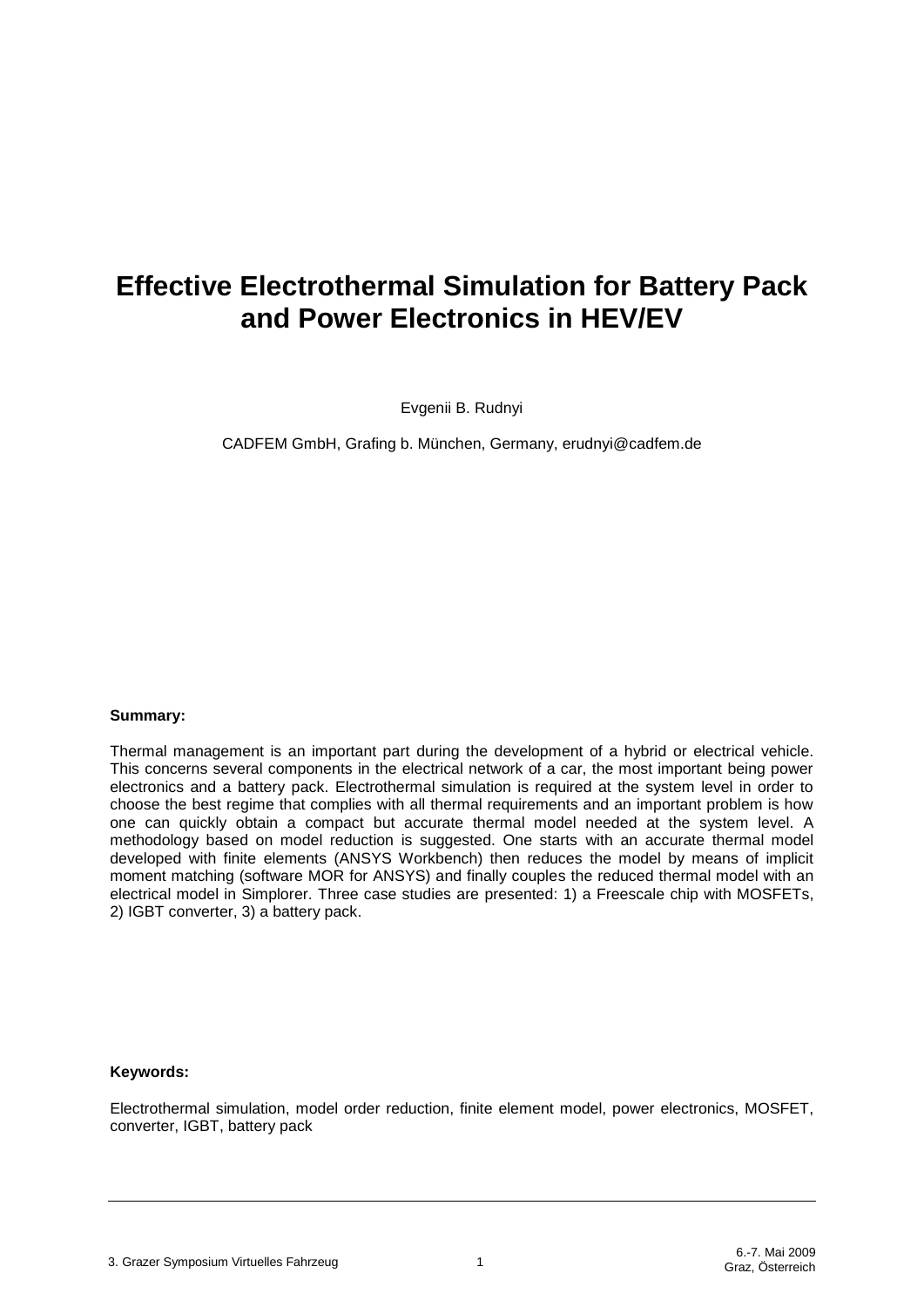# **1 Electrothermal simulation**

Electrothermal simulation at system level is joint simulation of electrical and thermal parts (see Fig. 1). The parameters of the circuit depend on temperature and at the same time the circuit produces power dissipation. On the other side, the thermal part takes power dissipation and evaluates temperatures in the system according to the heat transfer laws.



Fig. 1. Simple electrothermal simulation

As a simple example, let us take a temperature dependent resistance shown on the left in Fig 1. When the current passes through the resistor, it generates heat that in turn goes through a thermal mass and thermal resistor (on the right in Fig 1). The temperature of the system goes back to the electrical model of the resistor and thus we have two-way coupled electrothermal simulation.

The thermal model in Fig 1 is very simple and the question arises how one can develop it in the general case of complex geometry. In this case, a finite element modeling would be the best solution because with available software thermal modeling has already become a routine procedure. In principle, one can directly convert a thermal model into a circuit model (there are interesting examples in [1]). After the discretization by the finite element method one obtains an equation

$$
E\dot{T} + KT = F \tag{1}
$$

that can be considered as an electrical network where the vector *T* will be equivalent to unknown voltages, the matrix *E* will be a capacity matrix and the matrix *K* the resistance matrix. The problem along this way is that the vector *T* is usually high-dimensional, say several hundred thousand degrees of freedom, and hence the Eq 1 is not compatible with system level simulation because of its large dimensionality.



Fig. 2. The idea of model order reduction

Model reduction [2] allows us automatically to reduce the dimension of Eq 1 preserving at the same time good accuracy of the dynamic response (see Fig 1). In the present paper we demonstrate its use for power electronics and the battery pack. In the next section, a short overview of model reduction will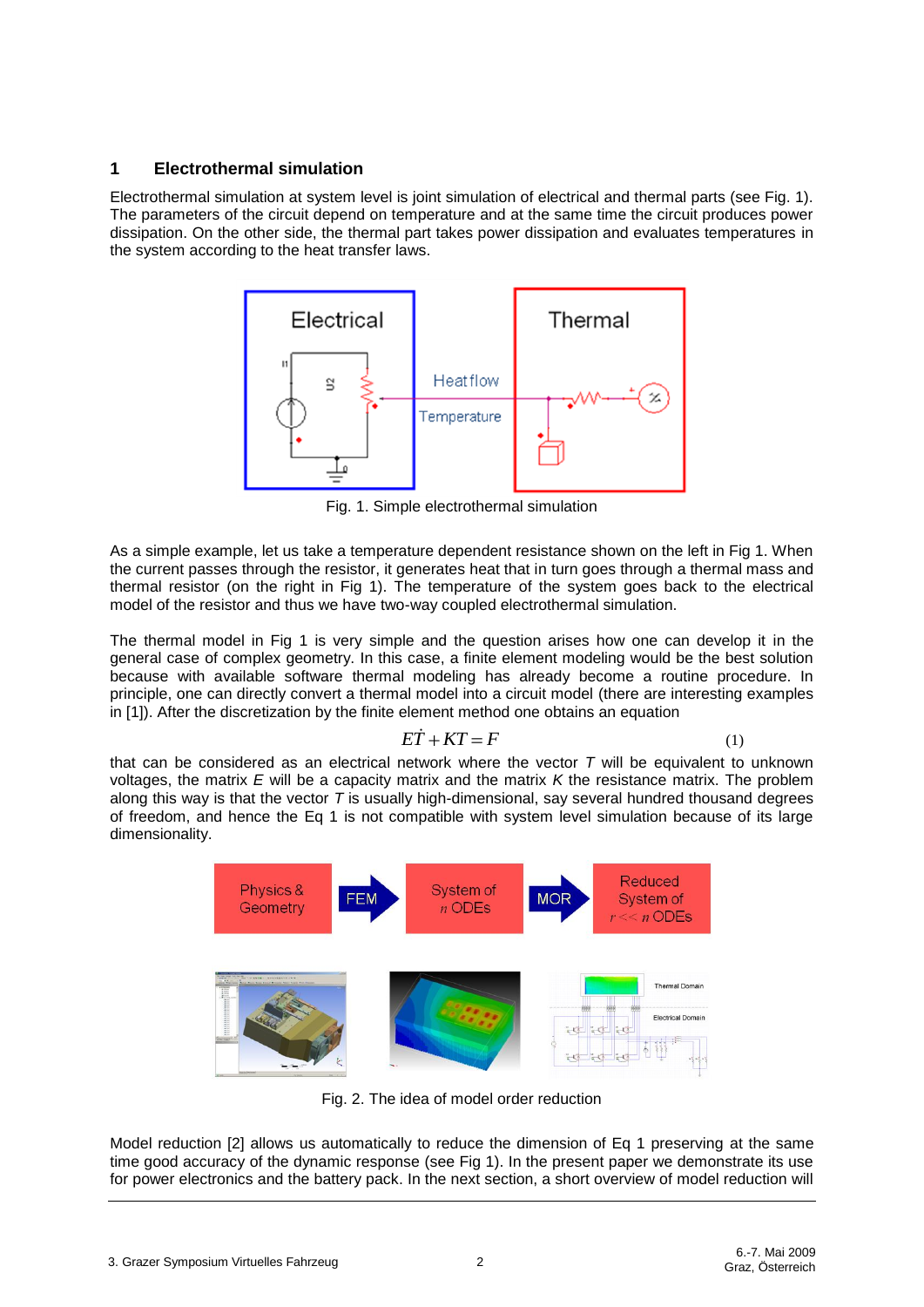be given. Then in Section 3, we present a case study with a thermal runaway in a Freescale chip. In Section 4, we consider a model of an IGBT converter and in Section 5 a battery pack. Conclusion is presented in Section 6.

## **2 Model Order Reduction**

Model reduction is an area of mathematics that in other words can be referred to as approximation of large scale dynamical system [3]. Model reduction starts after the discretization of governing partial differential equation when one obtains ordinary differential equations (1). In order to use model reduction, Eq (1) is rewritten as

$$
E\dot{T} + KT = Bu
$$
  

$$
y = CT
$$
 (2)

The difference is 1) splitting of the load vector to a product of a constant input matrix  $B$  and a vector of input functions  $u$  and 2) the introduction of the output vector  $y$  that contains some linear combinations of the state vector that are of interest in system level simulation.

Model reduction is based on an assumption that the movement of a high dimensional state vector can be well approximated by a small dimensional subspace (Fig 3 left). Provided this subspace is known the original system can be projected on it (Fig 3 right).



Fig. 3. Model reduction as a projection of the system onto the low-dimensional subspace

The model reduction theory is based on the approximation of the transfer function of the original dynamic system. It has been proved that in the case of Krylov subspaces the reduced system matches moments of the original system for the given expansion point. In other words, if we expand the transfer function around the expansion point, first coefficients will be exactly the same, as for the original system. Mathematically speaking this approach belongs to the Padé approximation and this also explains good approximating properties of the reduced models obtained through modern model reduction. The detailed description of the algorithm and the theorems proving moment matching properties can be found in [2][3].

The dimension of the reduced model during the model reduction process is controlled by the approximation error specified by the user. Although the model reduction methods based on the Padé approximation do not have global error estimates, in practice it is enough to employ an error indicator [4]. In our experience it is working reasonably well for a variety of finite element models.

In order to employ model reduction in practice one needs software. The software MOR for ANSYS [5][6] reads system matrices from ANSYS FULL files, runs a model reduction algorithm and then writes reduced matrices out (see Fig. 3). The process of generating FULL files in Workbench is automated through scripting. The reduced matrices can be read directly in MATLAB/Simulink, Mathematica, Python, Simplorer and other system level simulation tools. It is also possible to write them down the reduced model as a Spice model or a template for the use in VerilogA and VHDL-AMS.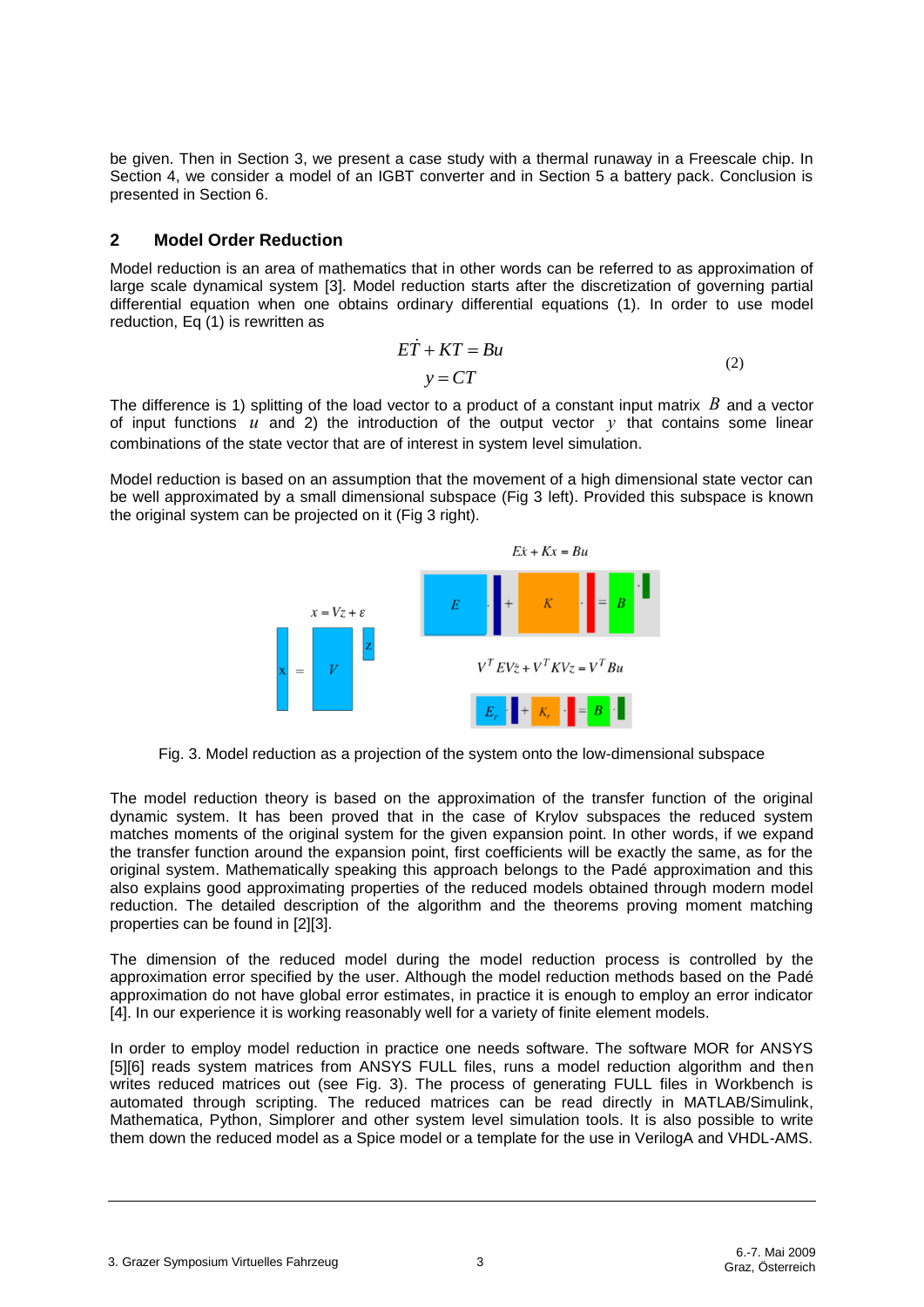# **3 Thermal Runaway Study with a Freescale Chip**

In this Section, we briefly overview results from [7][8]. More detailed description can be found in the original publications [7][8].

Fig 4 displays the package with two power transistors (Fig 4, a) and its half-symmetry model in ANSYS Workbench (Fig 4, b). Then the chip is shown on the PCB (Fig 4, c) and thermal analysis in Workbench has been performed for this model. A typical temperature distribution is shown on the right in Fig 4, d.

MOR for ANSYS generates a reduced model in the state-space form of Eq (2) which can be directly read in Simplorer. Simplorer allows us to model thermal subsystems (Fig. 5 left) where the reduced model will be treated as a subsystem in a conservative nodal formulation: temperature and heat loss as across and through variables respectively. The reduced system also has a terminal that allows us to define the ambient temperature. The thermal impedance for one power source computed in Simplorer with the reduced model is compared with the results computed in ANSYS in Fig. 5 right. The difference is less than one percent while the reduced model has the dimension 30 (15 degrees of freedom per input) and the original ANSYS model has about 300 000 degrees of freedom. Model reduction takes only 80 s, while transient simulation ANSYS with 60 timesteps requires about 2000 s. At the same time, system level simulation in Fig 5 lasts less than a second.



Fig. 4. a) Package with two power transistors; b) its half model in Workbench c) the half model on a PCB d) the temperature distribution without the mold.



Fig. 5. Comparison of thermal impedance of one transistor in Simplorer: the reduced model vs. the original ANSYS model

Thermal runaway refers to a situation where an increase in temperature changes the conditions in a way that causes a further increase in temperature leading to a destructive result. The MOSFET transistor in the open state can be modeled as a temperature dependent thermal resistor in the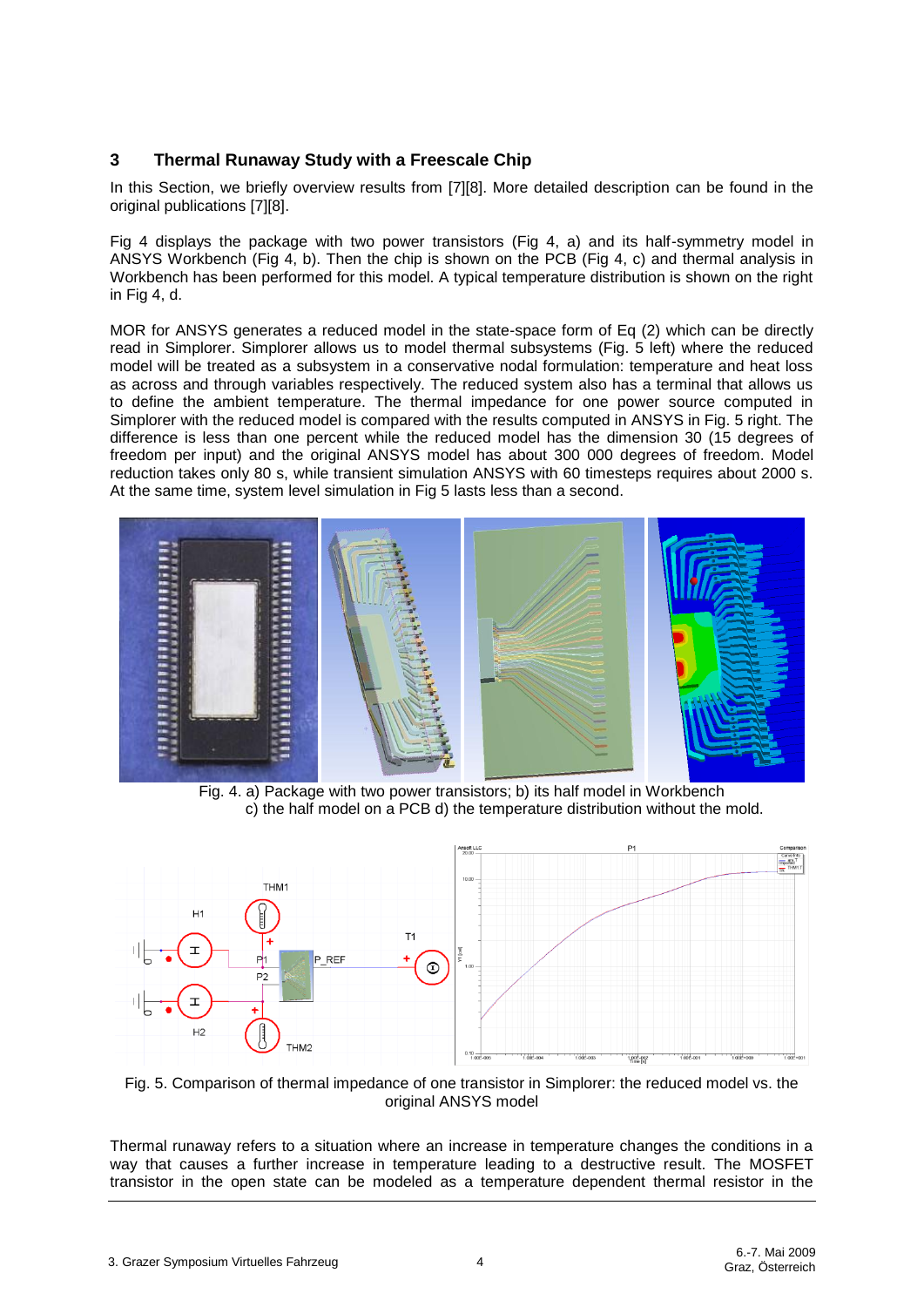electrical model. In the model shown in Fig 6 we have used only one transistor and it has been loaded sequentially with one, two or three lamps. The light-bulb model is represented using an existing Spice model which was imported directly into Simplorer. In Fig 7 the junction temperatures are shown vs. time for a different number of lumps. One can see that with three lumps the temperature for short time of about 5 ms goes over 200 degrees Celsius. The thermal model considered in this study cannot tell us whether this acceptable or not but it demonstrates us the need for transient electrothermal simulation. The stationary temperatures are acceptable for all three curves in Fig 7 and only transient simulation can reveal that the temperature goes over the critical temperature.



Fig. 6. Simulation model with bulb lamps



Fig. 7. Junction temperature on the transistor vs. time as a function of number of lamps

# **4 IGBT Converter**

As a part of ECPE Tutorial [9], thermal management of an IGBT converter shown in Fig 2 has been performed with ANSYS Icepak. The model has been simplified with the assumption that the heat flow from IGBTs goes only in the direction of the heat sink, that is, the upper surfaces of IGBTs has been considered as adiabatic (see Fig. 8 left). The geometry of semiconductors as well as of the heat sink has been further simplified and the final Icepak model is shown in Fig 8 right. The typical simulation results, the temperature distribution on IGBTs and heat sink as well as flow velocities in the cross section of the model, are displayed in Fig 9.

The simulation results have been validated against experimental measurements for several stationary simulations. The results are presented in Fig 10, the difference between temperatures measured at three points within the simulation domain with simulation results being about a few degrees. The comparison for transient simulation has been also performed, the difference being also a few degrees.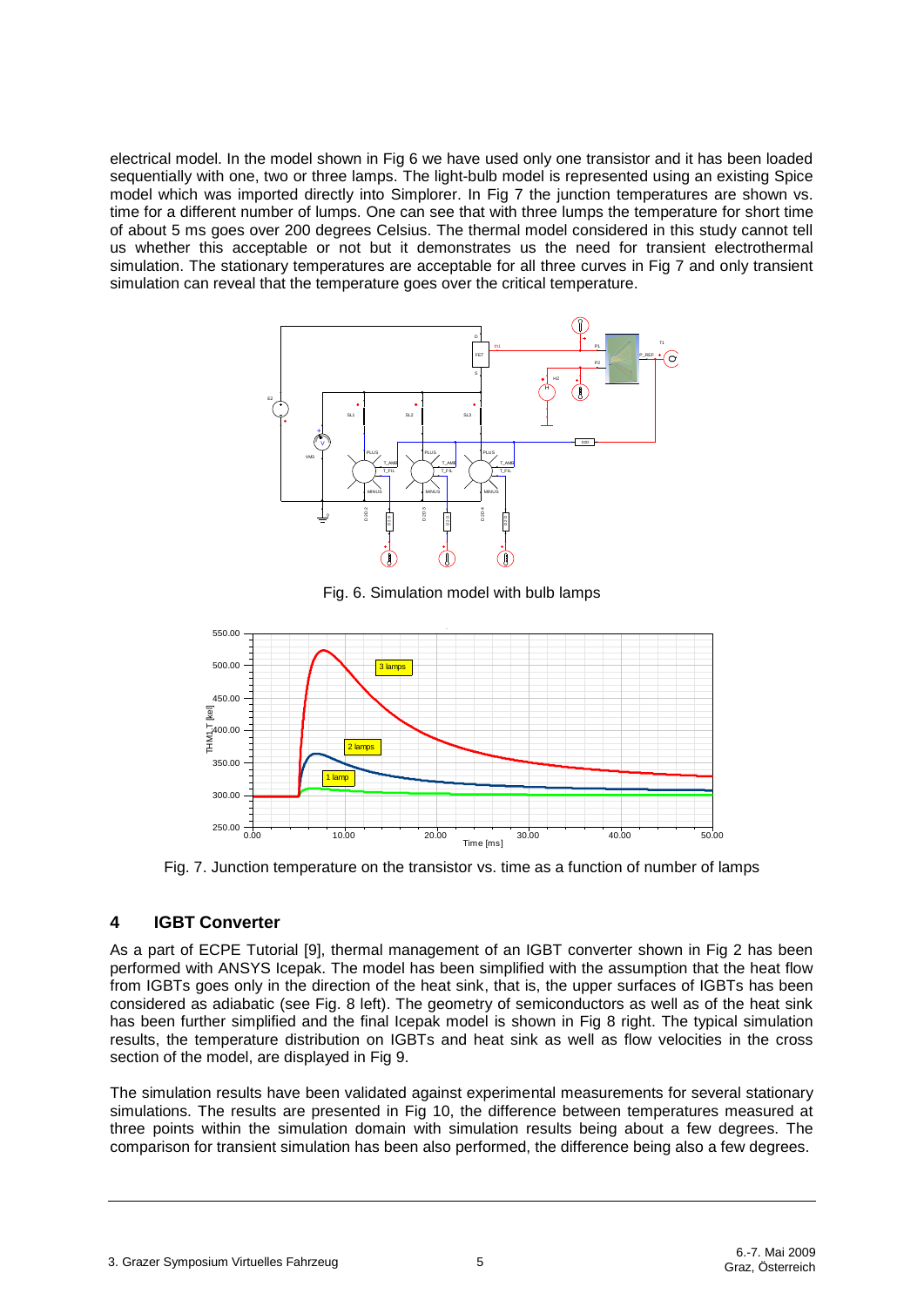

Fig. 8. The model of the IGBT converter in Icepro (left) und Icepak (right)



Fig. 9. Typical simulation results in Icepak



Fig. 10. Comparison of Icepak simulation with experimental results

The number of inputs in this case is equal to 12 (6 IGBTs and 6 diodes), as the goal is to allow the power dissipation of all semiconductors to change independently. The number of outputs is also 12, they correspond to junction temperatures of the semiconductors. In this case, the reduced model of the dimension equal to 180 (15 degrees of freedom per input) could describe the transient response of the original model with accuracy better than 1% for wide range of different time constants (see Fig 11 where time is given in the logarithmic scale). As in the case of the Freescale chip, the time of model reduction was comparable with a few time integrations steps of the original high dimensional model while the electrochemical system simulation in Simplorer with the reduced model (see Fig 12) was about one minute.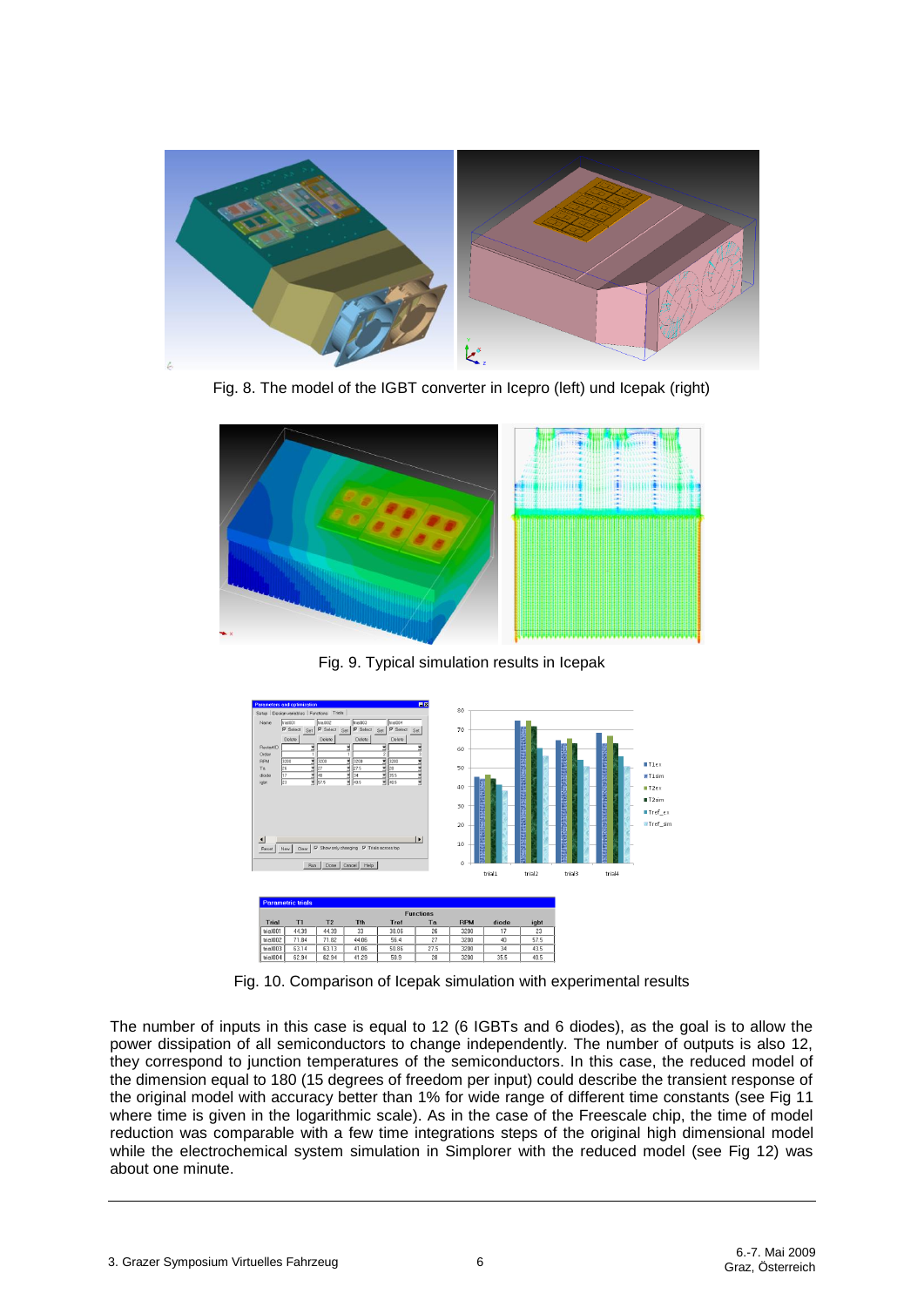

Fig. 11. Comparing the thermal impedance of the reduced model with the original model. Left is the thermal impedance, right is the relative difference between the original and reduced models.



Fig. 12. Electrothermal simulation with the IGBT converter in Simplorer

# **5 Battery Pack**

In this section the results from [10] will be presented. The finite element model of a battery pack has been developed by the company Lion Smart in ANSYS [11][12] (see Fig 13). The model consists from 32 individual batteries that have been cooled through pipes modeled by means of one dimensional FLUID116 elements in ANSYS. The finite element model has the dimension roughly 50 000 degrees of freedom and its transient simulation for 100 timesteps takes 40 min.

MOR for ANSYS has been employed to reduce the ANSYS model. Again the reduced model with 15 degrees of freedom per input was able to approximate the original model with accuracy better than 1% (see Fig. 14). Transient simulation of the reduced model takes less than one second.

The coupling of the reduced model with the impedance model of one battery cell is shown in Fig 15. The battery generates power dissipation that is fed to the compact thermal model and at the same time battery parameters depends on temperature that comes from the thermal model. It is also possible to model each battery cell independently. To this end one has to couple more electrical models with the thermal model.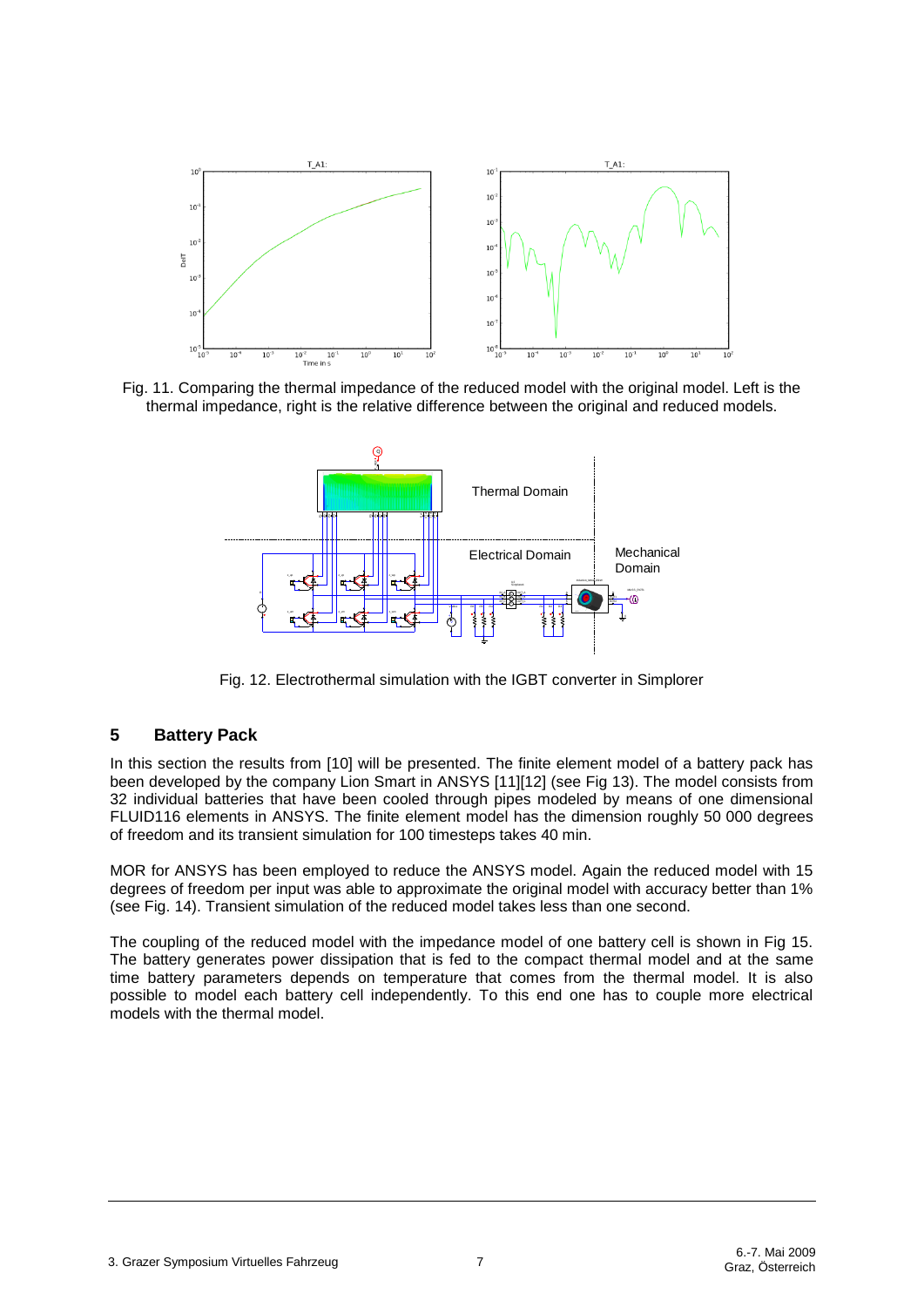

Fig. 13. The battery pack model (http://www.lionsmart.de/)



Fig. 14. The comparison in Simplorer of the thermal impedance for one load case



Fig. 15. Electrothermal simulation of one cell in Simplorer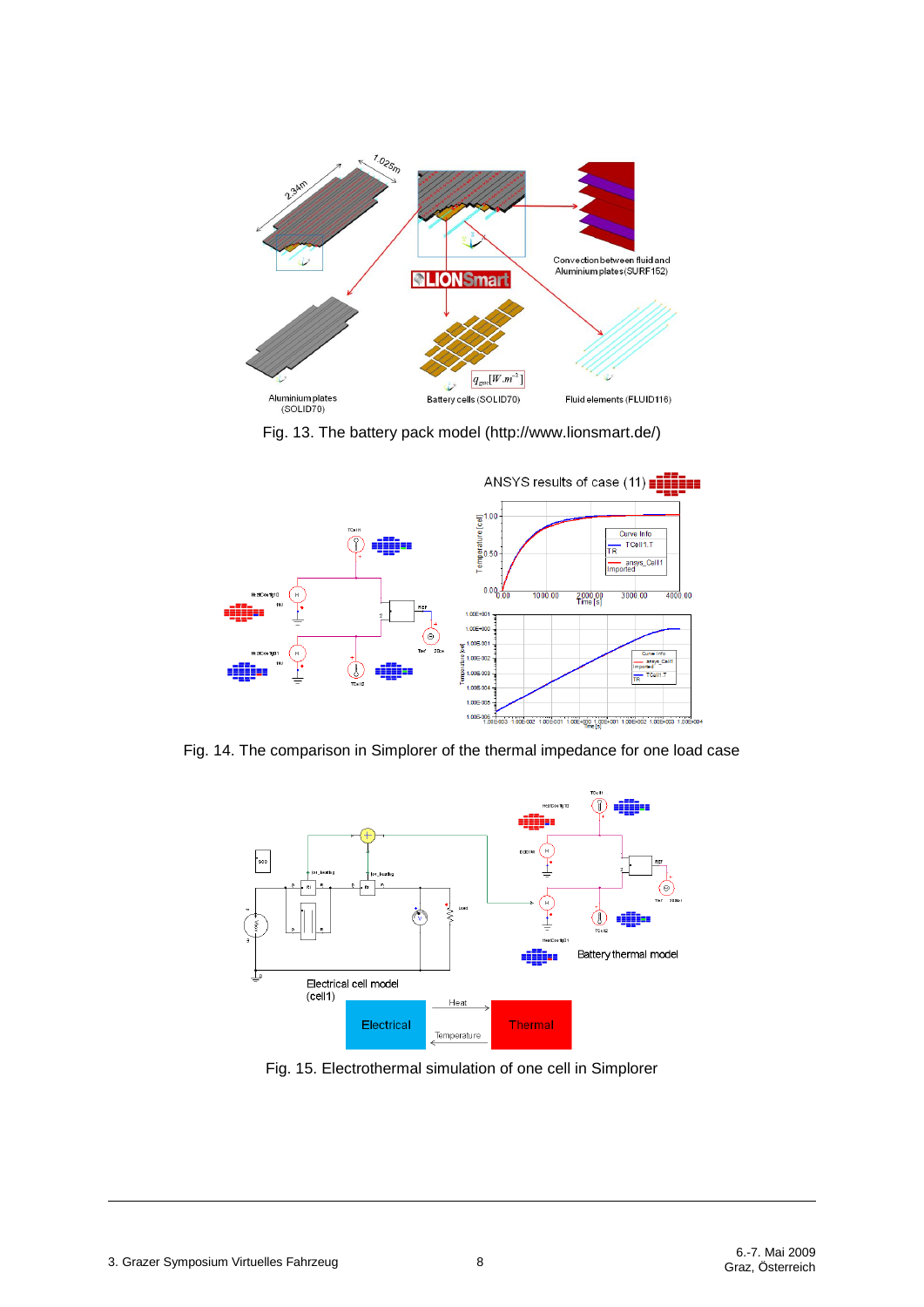# **6 Conclusion**

We have shown that model reduction is an efficient tool automatically to generate an accurate compact thermal model with multiple inputs. The advantages of the method are as follows:

- The method uses the system matrices from the finite element model directly.
- The method is automatic. The user should check once the dimension of the reduced model. In our experience the accuracy of one percent is achieved with 10-15 degrees of freedom in the reduced model per input.
- The model reduction process is fast. The time for model reduction is comparable with that of a static solution and much smaller than a single transient run with the original finite element model.
- The nonlinearity in the input function (temperature dependent power dissipation) is completely preserved as the input function does not take part in the model reduction process.

Finally we would like to mention that the new development allows us to preserve the film coefficient and the mass flow as parameters directly in the reduced model [13][14][15]. This allows us to model at system level the thermal behavior of a battery pack when the mass flow changes, see Fig. 16.



Fig. 16. Top: a block scheme of system level simulation with a parameterized reduced model, bottom: simulation results (Courtesy of Michael Geppert, Lion Smart [11][15])